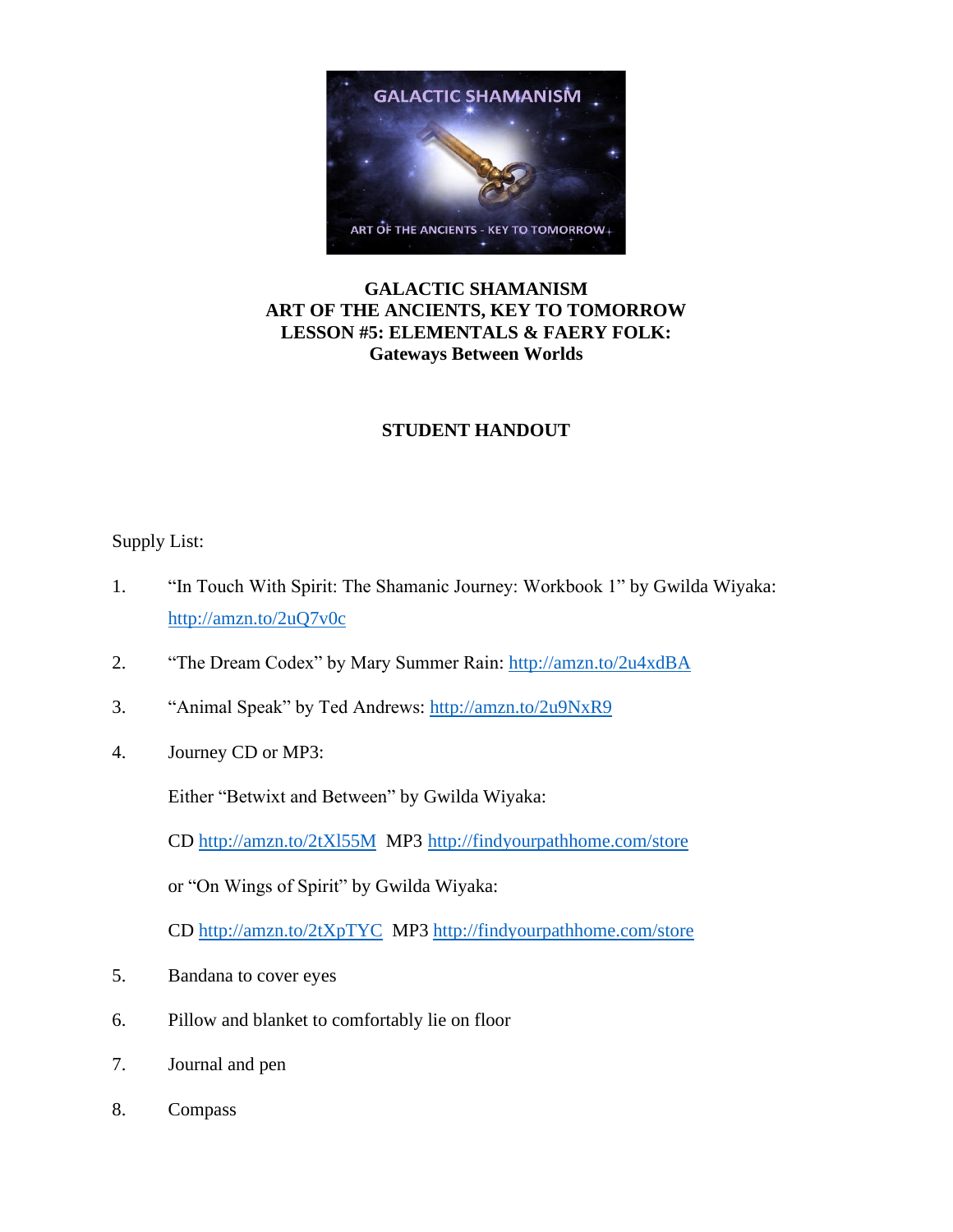| 9. | Altar cloth |
|----|-------------|
|----|-------------|

- 10. Rattle
- 11. Sage
- 12. Container to burn it in
- 13. Fire
- 14. Four directional markers
- 15. Candle and holder
- 16. Earthen bowl and water

#### NEW ITEMS

- 17. Additional bowl of water large enough to hold a stone
- 18. Stone
- 19. Potter's clay
- 20. Additional candle and candle holder

To set your altar:

- 1) Smudge; yourself, all the participants, the room, and all the articles to be used.
- 2) Using your compass, align the altar cloth with the directions.

If your altar cloth has a directional pattern, place North at the top.

- 3) Starting in the East and working clockwise, place each directional stone or article in the corresponding direction; East (yellow), South (red), West (black), and North (white).
- 4) Place the candle, and candle holder, in the center.
- 5) Put water into the bowl. Place it in the Northwest corner of your altar cloth.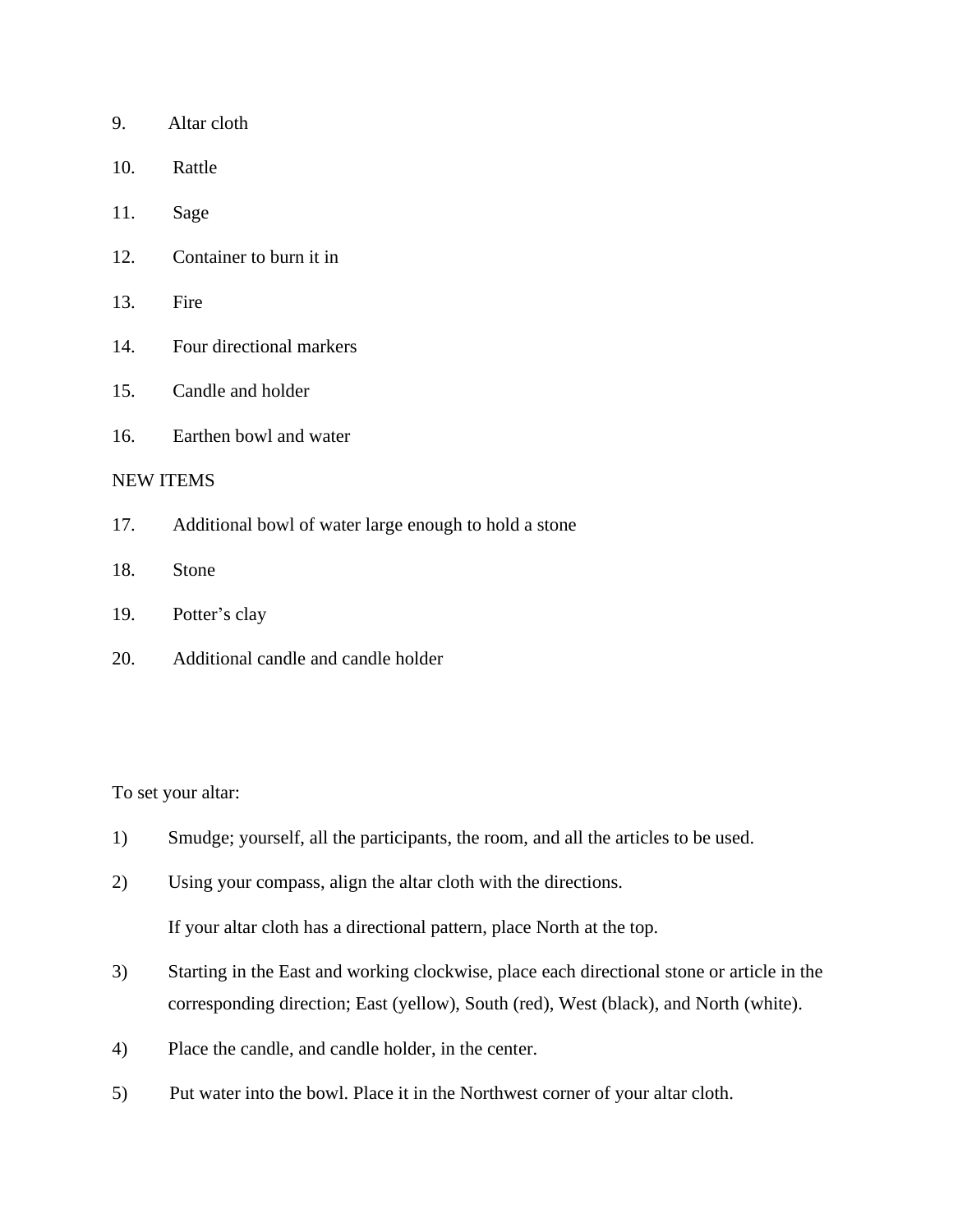Activating the Altar:

The Altar is activated using prayer. Start in the East, and work clockwise to South, West, and North, shaking your rattle, and evoking each direction.

Call in the corresponding direction with your customized prayers from "Lesson 3: Sacred Space."

### Additional Elemental Journey Questions:

On subsequent journeys to earth and water, you can ask:

- 1. How does an imbalance of the element earth show up for you personally?
- 2. What is it like to need more earth, and how can you make the correction?
- 3. What is it like to need less earth, and how can you make that correction?
- 4. How does the element earth empower you?
- 5. How does an imbalance of the element water show up for you personally?
- 6. What is it like to need more water, and how to make the correction?
- 7. What is it like to need less water, and how to correct that?
- 8. How does the element water empower you?

Repeating this journey will offer further healing and awareness as the balance offered deepens, as do the lessons.

On subsequent journeys to fire and air, you can ask:

- 1. How does an imbalance of the element fire show up for you personally?
- 2. What is it like to need more fire, and how can you make the correction?